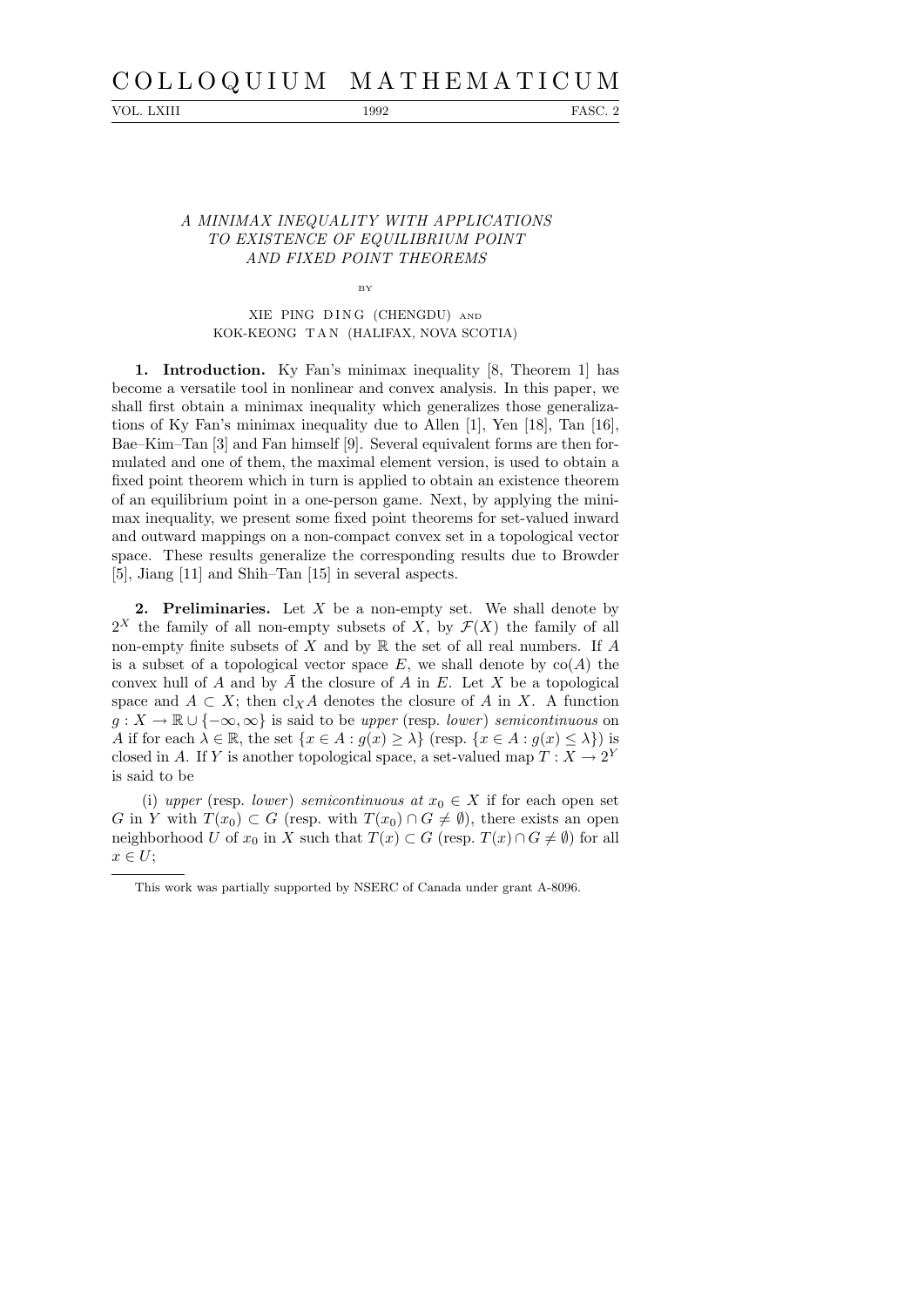(ii) upper (resp. lower) semicontinuous on X if T is upper (resp. lower) semicontinuous at each point of  $X$ ;

(iii) *continuous on* X if T is both lower and upper semicontinuous on X.

If X is a convex subset of a topological vector space, a map  $P: X \to$  $2^X \cup {\emptyset}$  is said to be of *class*  $L_C$  if for each  $x \in X$ ,  $x \notin co(P(x))$ , and for each non-empty compact subset C of X and for each  $y \in X$ ,  $P^{-1}(y) \cap C$  is open in C.

The following Lemma 1 is Theorem 2.5.1 of Aubin [2, p. 67]:

LEMMA 1. Let X and Y be topological spaces. Suppose  $W: X \times Y \to \mathbb{R}$ is lower semicontinuous on  $X \times Y$  and  $G: X \to 2^Y$  is upper semicontinuous at  $x_0 \in X$  such that  $G(x_0)$  is compact. Then the function  $U : X \to [-\infty, \infty)$ defined by

$$
U(x) = \inf_{y \in G(x)} W(x, y)
$$

is lower semicontinuous at  $x_0$ .

The following Lemma 2 is Theorem 2.5.2 of Aubin [2, p. 69]:

LEMMA 2. Let X and Y be topological spaces. Suppose  $W: X \times Y \to \mathbb{R}$ is upper semicontinuous on  $X \times Y$  and  $G: X \rightarrow 2^Y$  is lower semicontinuous at  $x_0 \in X$ . Then the function  $V : X \to [-\infty, \infty)$  defined by

$$
V(x) = \inf_{y \in G(x)} W(x, y)
$$

is upper semicontinuous at  $x_0$ .

The proof of Lemma 1 of Fan [7] can be slightly modified to give a proof of the following

LEMMA 3. Let  $X$  and  $Y$  be non-empty sets in a topological vector space E and let  $F: X \to 2^Y$  be such that

- (i) for each  $x \in X$ ,  $F(x)$  is closed in Y;
- (ii) for each  $A \in \mathcal{F}(X)$ , co $(A) \subset \bigcup_{x \in A} F(x)$ ;
- (iii) there exists an  $x_0 \in X$  such that  $F(x_0)$  is compact.

Then  $\bigcap_{x\in X} F(x) \neq \emptyset$ .

We shall remark here that even although Fan [7] implicitly assumed all topological vector spaces to satisfy the Hausdorff separation axiom, in proving Lemma 1 in [7], "Hausdorff" is never needed. We note that the above Lemma 3 differs from Lemma 1 of Fan [7] in the following ways: (a)  $E$  is not required to be Hausdorff and (b)  $Y$  need not be the whole space E.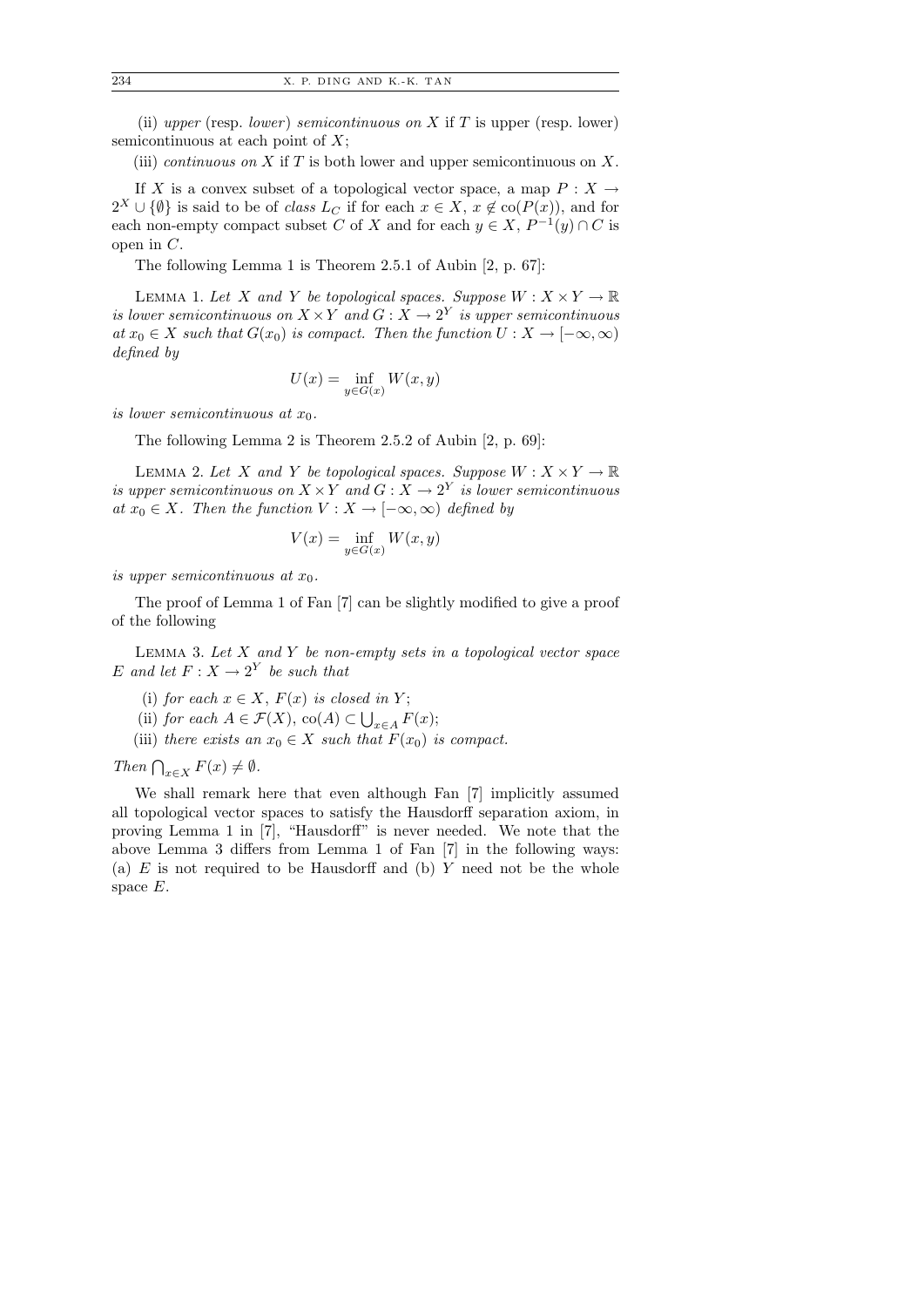3. A minimax inequality. We shall first prove the following very general minimax inequality:

THEOREM 1. Let  $X$  be a non-empty convex subset of a topological vector space and let  $f: X \times X \to \mathbb{R} \cup \{-\infty, +\infty\}$  be such that

(i) for each fixed  $x \in X$ ,  $f(x, y)$  is a lower semicontinuous function of y on each non-empty compact subset  $C$  of  $X$ ;

(ii) for each  $A \in \mathcal{F}(X)$  and for each  $y \in \text{co}(A)$ ,  $\min_{x \in A} f(x, y) \leq 0$ ;

(iii) there exist a non-empty compact convex subset  $X_0$  of X and a nonempty compact subset K of X such that for each  $y \in X \setminus K$ , there is an  $x \in \text{co}(X_0 \cup \{y\})$  with  $f(x, y) > 0$ .

Then there exists  $\widehat{y} \in K$  such that  $f(x, \widehat{y}) \leq 0$  for all  $x \in X$ .

P r o o f. For each  $x \in X$ , let

$$
K(x) = \{ y \in K : f(x, y) \le 0 \}.
$$

By (i),  $K(x)$  is closed in K for each  $x \in X$ . We claim that the family  ${K(x): x \in X}$  has the finite intersection property. Indeed, let  ${x_1, \ldots, x_n}$ be any finite subset of X and let  $D = \text{co}(X_0 \cup \{x_1, \ldots, x_n\})$ ; then D is a compact convex subset of X. First we note that by (ii),  $f(x, x) \leq 0$  for each  $x \in X$ . Define  $F: D \to 2^D$  by  $F(x) = \{y \in D : f(x, y) \le 0\}$ . Then

(a) for each  $x \in D$ ,  $F(x)$  is closed in D by (i), and hence it is compact; (b) for each  $A \in \mathcal{F}(D)$ ,  $co(A) \subset \bigcup_{x \in A} F(x)$ .

Indeed, if (b) were false, then there would exist  $A \in \mathcal{F}(D)$  and  $y \in \text{co}(A)$ such that  $y \notin \bigcup_{x \in A} F(x)$ . It follows that  $f(x, y) > 0$  for all  $x \in A$ , which contradicts (ii).

By Lemma 3,  $\bigcap_{x \in D} F(x) \neq \emptyset$ ; that is, there exists  $\overline{y} \in D$  such that  $f(x,\overline{y}) \leq 0$  for all  $x \in D$ . By (iii), we must have  $\overline{y} \in K$ , so that  $\overline{y} \in$  $\bigcap_{i=1}^n K(x_i)$ . This proves that  $\{K(x) : x \in X\}$  has the finite intersection property. By the compactness of K,  $\bigcap_{x\in X} K(x) \neq \emptyset$ . Take any  $\widehat{y} \in \bigcap_{x \in X} K(x)$ ; then  $\widehat{y} \in K$  and  $f(x, \widehat{y}) \leq 0$  for all  $x \in X$ .

As an immediate consequence of Theorem 1, we have the following minimax inequality, which is essentially Theorem 1 of Bae–Kim–Tan [3], which in turn generalizes minimax inequalities due to Tan [16, Theorem 1] and Fan [9, Theorem 6] (and hence also [8, Theorem 1]).

THEOREM 2. Let  $X$  be a non-empty convex subset of a topological vector space and let  $f, g: X \times X \to \mathbb{R} \cup \{-\infty, \infty\}$  be such that

(a)  $f(x, y) \le g(x, y)$  for all  $x, y \in X$  and  $g(x, x) \le 0$  for all  $x \in X$ ;

(b) for each fixed  $x \in X$ ,  $f(x, y)$  is a lower semicontinuous function of y on each non-empty compact subset  $C$  of  $X$ ;

(c) for each  $y \in X$ , the set  $\{x \in X : g(x, y) > 0\}$  is convex;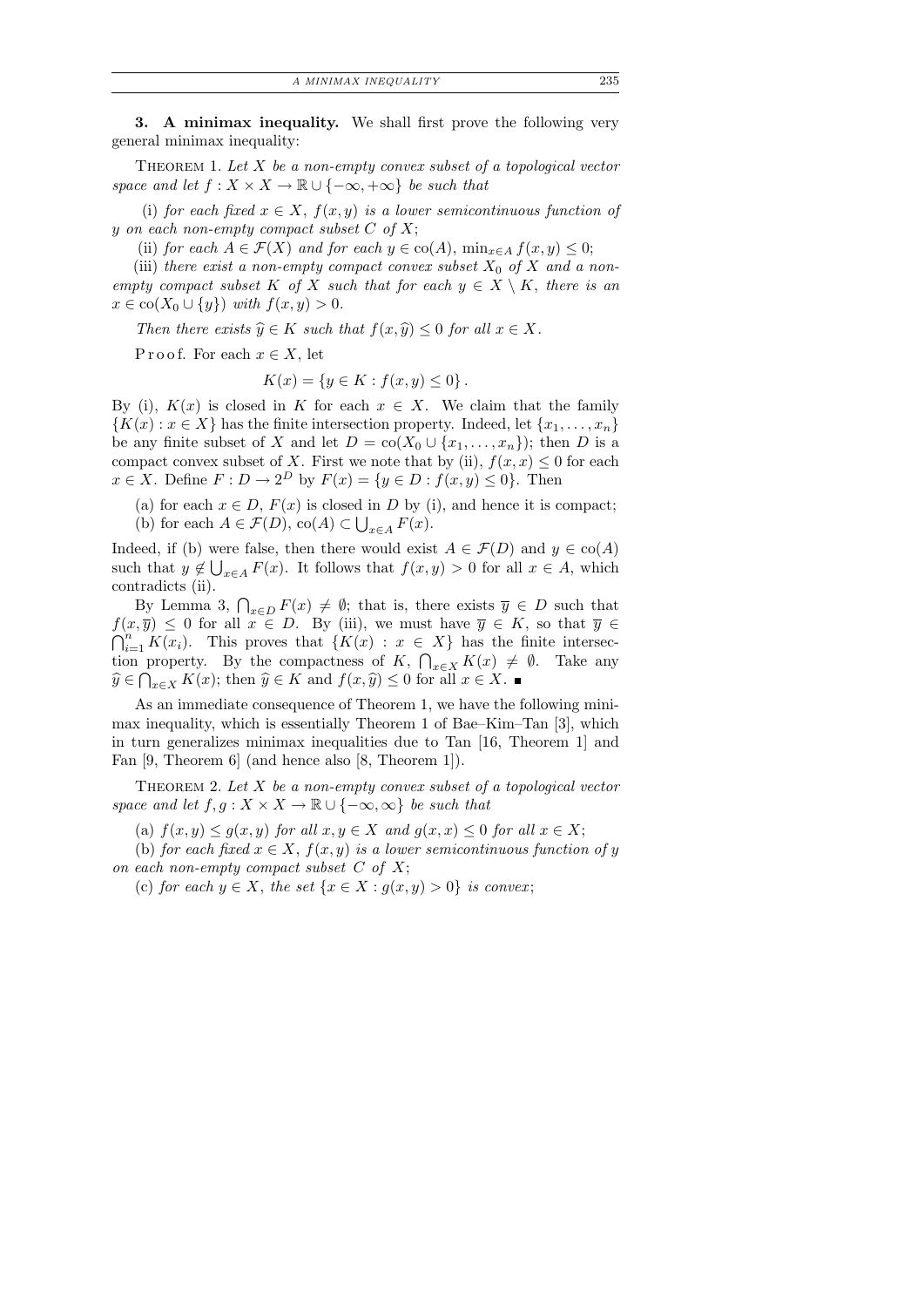(d) there exist a non-empty compact convex subset  $X_0$  of X and a nonempty compact subset K of X such that for each  $y \in X \setminus K$ , there is an  $x \in \text{co}(X_0 \cup \{y\})$  with  $f(x, y) > 0$ .

Then there exists  $\widehat{y} \in K$  such that  $f(x, \widehat{y}) \leq 0$  for all  $x \in X$ .

P r o o f. By Theorem 1, it is sufficient to show that (a) and (c) imply the condition (ii) of Theorem 1. Suppose not. Then there exist  $A \in \mathcal{F}(X)$  and  $y \in \text{co}(A)$  such that  $\min_{x \in A} f(x, y) > 0$ ; but then by (a),  $\min_{x \in A} g(x, y) > 0$ ; it follows that  $A \subset \{x \in X : g(x, y) > 0\}$ . By (c),  $y \in \text{co}(A) \subset \{x \in X : g(x, y) > 0\}$ .  $g(x, y) > 0$ , so that  $g(y, y) > 0$ , which contradicts (a).

The following result, which is equivalent to Theorem 2.11 of Zhou–Chen [19], is also an immediate consequence of Theorem 1.

COROLLARY 1. Let  $X$  be a non-empty compact convex subset of a topological vector space and let  $f : X \times X \to \mathbb{R} \cup \{-\infty, \infty\}$  be such that for each  $x \in X$ ,  $f(x, y)$  is a lower semicontinuous function of y on X. Then for each  $t \in \mathbb{R}$ , one of the following properties holds:

- (1) there exists  $\widehat{y} \in X$  such that  $f(x, \widehat{y}) \leq t$  for all  $x \in X$ ;
- (2) there exist  $A \in \mathcal{F}(X)$  and  $y \in \text{co}(A)$  such that  $\min_{x \in A} f(x, y) > t$ .

P r o o f. Let  $F(x, y) = f(x, y) - t$  for all  $x, y \in X$ ; then for each  $x \in X$ ,  $F(x, y)$  is a lower semicontinuous function of y on X. Take  $X_0 = K = X$ . Then the condition (iii) in Theorem 1 is satisfied trivially. If for each  $A \in$  $\mathcal{F}(X)$  and for each  $y \in \text{co}(A)$ ,  $\min_{x \in A} F(x, y) \leq 0$ , then by Theorem 1, there exists  $\widehat{y} \in X$  such that  $F(x, \widehat{y}) \leq 0$  for all  $x \in X$ . It follows that  $f(x, \widehat{y}) \leq t$ for all  $x \in X$ , and (1) holds. On the other hand, if there exist  $A \in \mathcal{F}(X)$ and  $y \in \text{co}(A)$  such that  $\min_{x \in A} F(x, y) > 0$ , then  $\min_{x \in A} f(x, y) > t$ , so that (2) holds.  $\blacksquare$ 

The following result is essentially Theorem 1 of Yen [18].

COROLLARY 2. Let  $X$  be a non-empty compact convex subset of a topological vector space and let  $f, g: X \times X \to \mathbb{R} \cup \{-\infty, \infty\}$  be such that

(i)  $f(x, y) \leq g(x, y)$  for all  $x, y \in X$ ;

(ii) for each  $x \in X$ ,  $f(x, y)$  is a lower semicontinuous function of y on  $X$ ;

(iii) for each  $y \in X$ ,  $g(x, y)$  is a quasi-concave function of x on X; i.e. for each  $t \in \mathbb{R}$ , the set  $\{x \in X : g(x, y) > t\}$  is convex.

Then the minimax inequality

$$
\min_{y \in X} \sup_{x \in X} f(x, y) \le \sup_{x \in X} g(x, x)
$$

holds.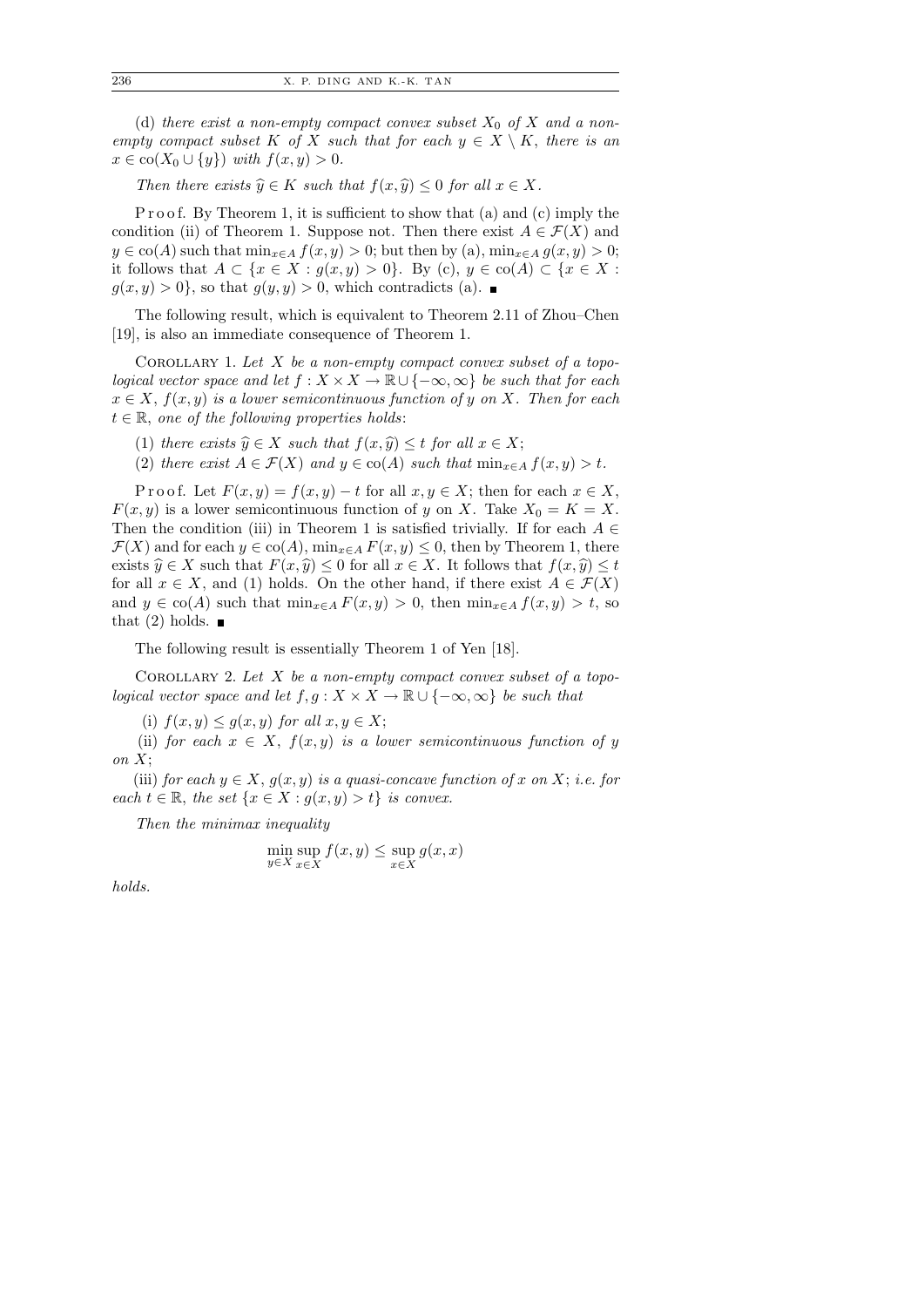P r o o f. It suffices to assume that  $t = \sup_{x \in X} g(x, x) < \infty$ . We shall show that case (2) of Corollary 1 cannot occur. Indeed, if there exist  $A \in$  $\mathcal{F}(X)$  and  $y \in \text{co}(A)$  such that  $\min_{x \in A} f(x, y) > t$ , then by (i), we must have  $\min_{x \in A} g(x, y) > t$ . It follows from (iii) that  $g(y, y) > t$ , contradicting  $t = \sup_{x \in X} g(x, x)$ . Hence the conclusion follows from Corollary 1. ■

We observe that for  $t = \sup_{x \in X} g(x, x) < \infty$ , the above result also follows from Theorem 2 by replacing f and g by  $f - t$  and  $g - t$  respectively and by taking  $X_0 = K = X$ .

Next we remark that while Theorem 2 (also Theorem 1 of Tan [13]) is a generalization of Fan's minimax inequality [7, Theorem 1] from a single function on a compact set to a pair of functions on a non-compact set, Theorem 1 is a generalization of Theorem 1 of Tan [13] (and hence also of Theorem 1 of Yen [15]) from a pair of functions to a single function. We should point out that a function  $f: X \times X \to \mathbb{R}$  satisfying the condition (ii) in Theorem 1 is said to be 0-*diagonally quasi-concave in y* in [16]. For other related but not comparable results, we refer to Deguire–Granas [6, Theorem 1], Granas–Liu [10, Theorem 5.1] and Shih–Tan [12, Theorem 1].

4. Equivalent forms. Following Ky Fan's idea in [8], we shall now give various equivalent formulations of Theorem 1:

THEOREM  $1'$  (First Geometric Form). Let X be a non-empty convex subset of a topological vector space and let  $N \subset X \times X$  be such that

(i) for each fixed  $x \in X$  and for each non-empty compact subset C of X, the set  $\{y \in C : (x, y) \in N\}$  is open in C;

(ii) for each  $A \in \mathcal{F}(X)$  and for each  $y \in \text{co}(A)$ , there exists  $x \in A$  such that  $(x, y) \notin N$ ;

(iii) there exist a non-empty compact convex subset  $X_0$  of X and a nonempty compact subset K of X such that for each  $y \in X \setminus K$ , there is an  $x \in \text{co}(X_0 \cup \{y\})$  with  $(x, y) \in N$ .

Then there exists a point  $\widehat{y} \in K$  such that  $\{x \in X : (x, \widehat{y}) \in N\} = \emptyset$ .

THEOREM  $1''$  (Second Geometric Form). Let X be a non-empty convex subset of a topological vector space and let  $M \subset X \times X$  be such that

(i) for each fixed  $x \in X$  and for each non-empty compact subset C of X, the set  $\{y \in C : (x, y) \in M\}$  is closed in C;

(ii) for each  $A \in \mathcal{F}(X)$  and for each  $y \in \text{co}(A)$ , there exists  $x \in A$  such that  $(x, y) \in M$ ;

(iii) there exist a non-empty compact convex subset  $X_0$  of X and a nonempty compact subset K of X such that for each  $y \in X \setminus K$ , there is an  $x \in \text{co}(X_0 \cup \{y\})$  with  $(x, y) \notin M$ .

Then there exists a point  $\widehat{y} \in K$  such that  $X \times {\widehat{y}} \subset M$ .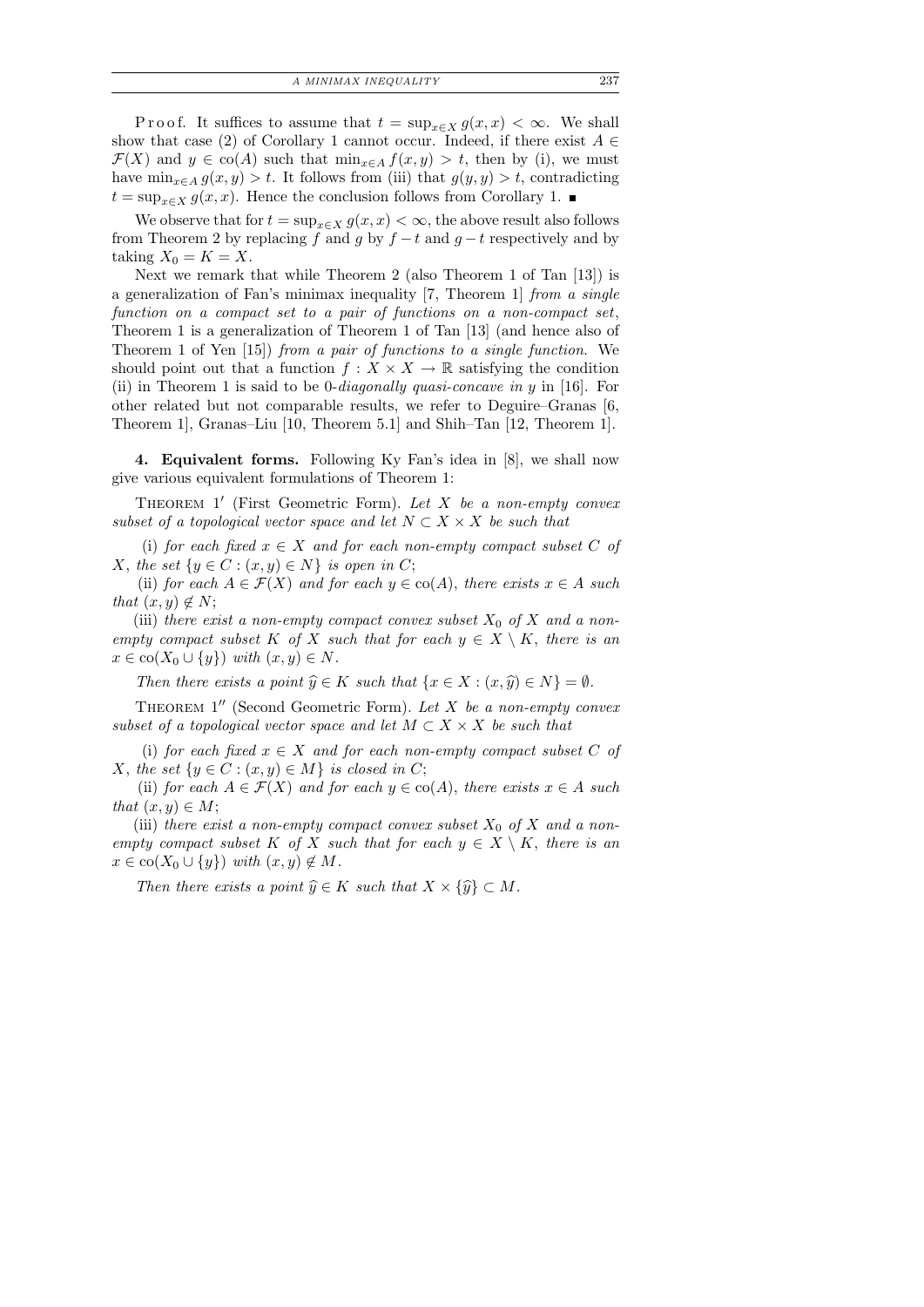THEOREM  $1'''$  (Maximal Element Version). Let  $X$  be non-empty convex subset of a topological vector space and let  $G: X \to 2^X \cup \{\emptyset\}$  be a set-valued map such that

(i) for  $x \in X$  and for each non-empty compact subset C of X,  $G^{-1}(x) \cap$ C is open in C (where  $G^{-1}(x) = \{y \in X : x \in G(y)\}\)$ ;

(ii) for each  $A \in \mathcal{F}(X)$  and for each  $y \in \text{co}(A)$ , there exists  $x \in A$  such that  $x \notin G(y)$ ;

(iii) there exist a non-empty compact convex subset  $X_0$  of X and a nonempty compact subset K of X such that for each  $y \in X \setminus K$ , there is an  $x \in \text{co}(X_0 \cup \{y\})$  with  $x \in G(y)$ .

Then there exists  $\widehat{y} \in K$  such that  $G(\widehat{y}) = \emptyset$ .

Sketch of proofs. Theorem 1 $\Rightarrow$ Theorem 1': Let  $f: X \times X \to \mathbb{R}$  be the characteristic function on  $N$ .

Theorem 1' ⇒Theorem 1: Define  $N = \{(x, y) \in X \times X : f(x, y) > 0\}$ .

Theorem  $1' \Rightarrow$ Theorem  $1''$ : Let  $N = X \times X \setminus M$ .

Theorem  $1'' \Rightarrow$ Theorem 1': Let  $M = X \times X \setminus N$ .

Theorem 1''  $\Rightarrow$  Theorem 1''': Let  $M = \{(x, y) \in X \times X : x \notin G(y)\}\.$ 

Theorem  $1''' \Rightarrow$ Theorem  $1''$ : Define  $G : X \to 2^X \cup {\emptyset}$  by  $G(y) = \{x \in$  $X: (x, y) \notin M$  for all  $y \in X$ .

Theorem  $1'$  (respectively, Theorem  $1'$ ) generalizes Theorem 3 (respectively, Theorem 4) of Shih–Tan [13].

As an immediate consequence of Theorem  $1^{\prime\prime\prime}$ , the maximal element version of our minimax inequality, we have the following result:

THEOREM 3. Let  $X$  be a non-empty convex subset of a topological vector space and let  $G: X \to 2^X$  be a set-valued map such that

(i) for each  $y \in X$  and for each non-empty compact subset C of X,  $G^{-1}(y) \cap C$  is open in C;

(ii) there exist a non-empty compact convex subset  $X_0$  of X and a nonempty compact subset K of X such that for each  $y \in X \setminus K$ , there is an  $x \in \text{co}(X_0 \cup \{y\})$  with  $x \in G(y)$ .

Then there exists  $\widehat{y} \in X$  such that  $\widehat{y} \in \text{co}(G(\widehat{y}))$ .

P r o o f. Since  $G(y) \neq \emptyset$  for each  $y \in X$ , by Theorem 1<sup>00</sup>, there exist  $A \in \mathcal{F}(X)$  and  $\widehat{y} \in \text{co}(A)$  such that  $x \in G(\widehat{y})$  for all  $x \in A$ . Thus  $A \subset G(\widehat{y})$ , so that  $\widehat{y} \in \text{co}(A) \subset \text{co}(G(\widehat{y}))$ .

The following result is an immediate consequence of Theorem 3:

THEOREM  $3'$ . Let  $X$  be a non-empty convex subset of a topological vector space and let  $G: X \to 2^X$  be a set-valued map such that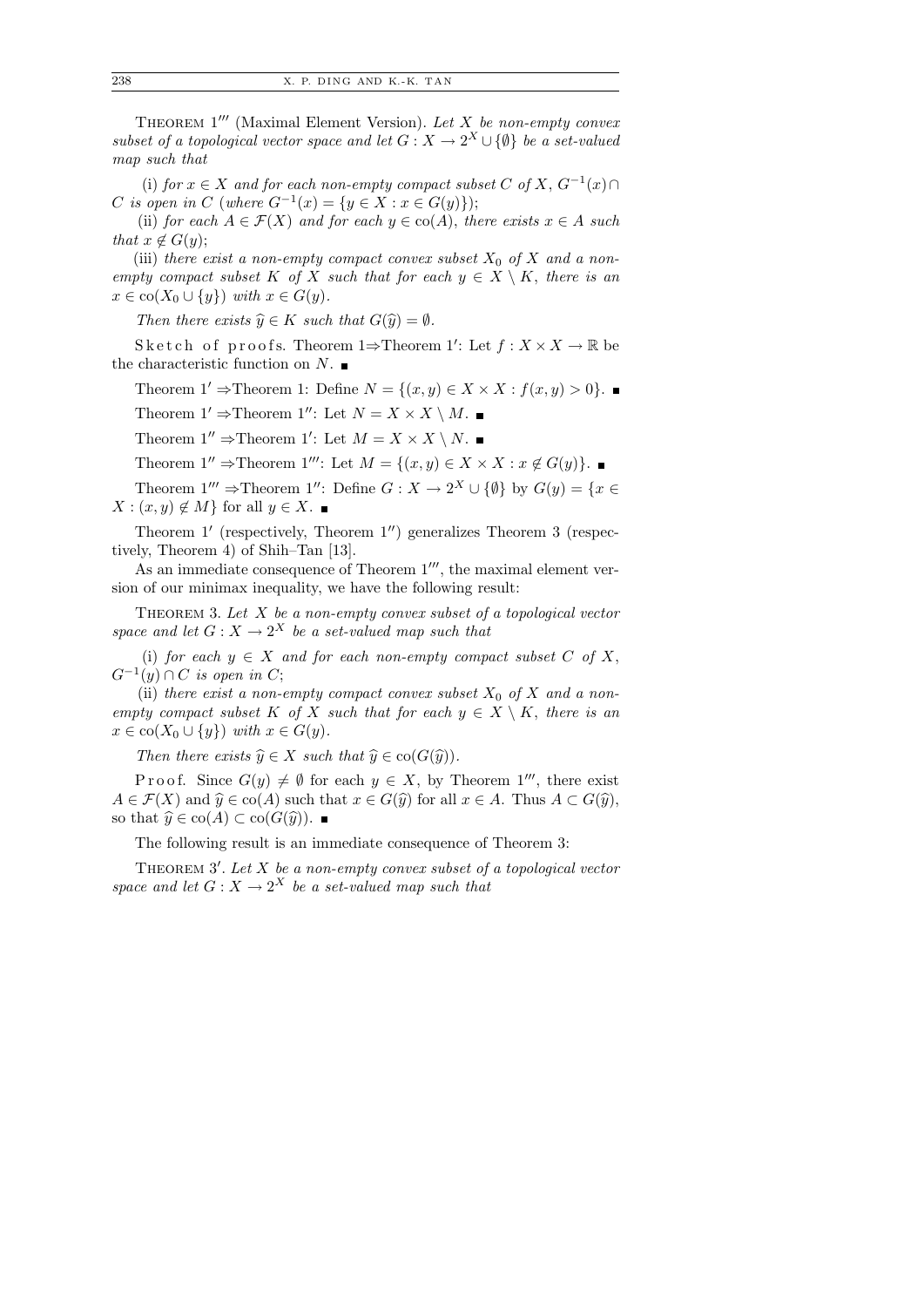A MINIMAX INEQUALITY 239

(i) for each  $x \in X$  and for each non-empty compact subset C of X,  $G^{-1}(x) \cap C$  is open in C;

(ii) there exist a non-empty compact convex subset  $X_0$  of X and a nonempty compact subset K of X such that for each  $y \in X \setminus K$ , there is an  $x \in \text{co}(X_0 \cup \{y\})$  with  $x \in G(y)$ ;

(iii) for each  $y \in X$ ,  $G(y)$  is convex.

Then there exists  $\widehat{y} \in X$  such that  $\widehat{y} \in G(\widehat{y})$ .

Theorem  $3'$  implies the following:

THEOREM  $3''$ . Let X be a non-empty convex subset of a topological vector space and  $G: X \to 2^X$  be a set-valued map such that

(i) for each  $x \in X$  and for each non-empty compact subset C of X,  $G^{-1}(x) \cap C$  is open in C;

(ii) there exist a non-empty compact convex subset  $X_0$  of X and a nonempty compact subset K of X such that for each  $y \in X \setminus K$ , there is an  $x \in \text{co}(X_0 \cup \{y\})$  with  $x \in \text{co}(G(y)).$ 

Then there exists  $\hat{y} \in X$  such that  $\hat{y} \in \text{co}(G(\hat{y}))$ .

P r o o f. By Theorem 3', it remains to show that the map co  $G: X \to 2^X$ defined by  $(\text{co } G)(x) = \text{co}(G(x))$  has the property: for each  $x \in X$  and for each non-empty compact subset C of X,  $(\text{co } G)^{-1}(x) \cap C$  is open in C. Indeed, if  $y \in (\text{co } G)^{-1}(x) \cap C$ , then  $y \in C$  and  $x \in \text{co}(G(y))$ ; let  $y_1, \ldots, y_n \in G(y) \text{ and } \lambda_1, \ldots, \lambda_n > 0 \text{ with } \sum_{i=1}^n \lambda_i y_i.$  For each  $i = 1, \ldots, n, G^{-1}(y_i) \cap C$  is open  $\lambda_1, \ldots, \lambda_n > 0$  with  $\sum_{i=1}^n \lambda_i = 1$  such that  $x = \sum_{i=1}^n \lambda_i y_i$ . For each  $i = 1, \ldots, n$ ,  $G^{-1}(y_i) \cap C$  is open in  $C$  and  $y \in G^{-1}(y_i) \cap C$  $\overline{C}$ ; let  $\overline{U} = \bigcap_{i=1}^n G^{-1}(y_i) \cap C$ . Then U is an open neighbourhood of y in C. If  $z \in U$ , then  $z \in C$  and  $y_i \in G(z)$  for each  $i = 1, \ldots, n$ , so that  $x = \sum_{i=1}^n \lambda_i y_i \in \text{co}(G(z))$  and hence  $z \in (\text{co } G)^{-1}(x) \cap C$ , for all  $z \in U$ . Therefore  $(\text{co } G)^{-1}(x) \cap C$  is open in C.

The above proof that  $(\text{co } G)^{-1}(x) \cap C$  is open in C is a modification of the corresponding proof of Lemma 5.1 of Yannelis–Prabhakar [17]. As the condition (ii) of Theorem 3 implies the condition (ii) of Theorem  $3''$ , Theorem 3 follows from Theorem  $3''$ . Therefore Theorems 3,  $3'$  and  $3''$  are all equivalent. Theorem 3' generalizes Theorem 1 of Browder [4].

5. Application to the existence of an equilibrium point. A quadruple  $(X, A, B, P)$  is a one-person game or a one-agent abstract economy if X is a non-empty convex subset of a topological vector space,  $A, B: X \rightarrow$  $2^X \cup \{\emptyset\}$  are constraint correspondences and  $P: X \to 2^X \cup \{\emptyset\}$  is a preference correspondence. An *equilibrium point* for  $(X, A, B, P)$  is a point  $\hat{x} \in X$  such that  $\hat{x} \in \text{cl}_X B(\hat{x})$  and  $A(\hat{x}) \cap P(\hat{x}) = \emptyset$ .

As an application of Theorem  $3''$ , we have the following existence theorem of an equilibrium point for a one-person game: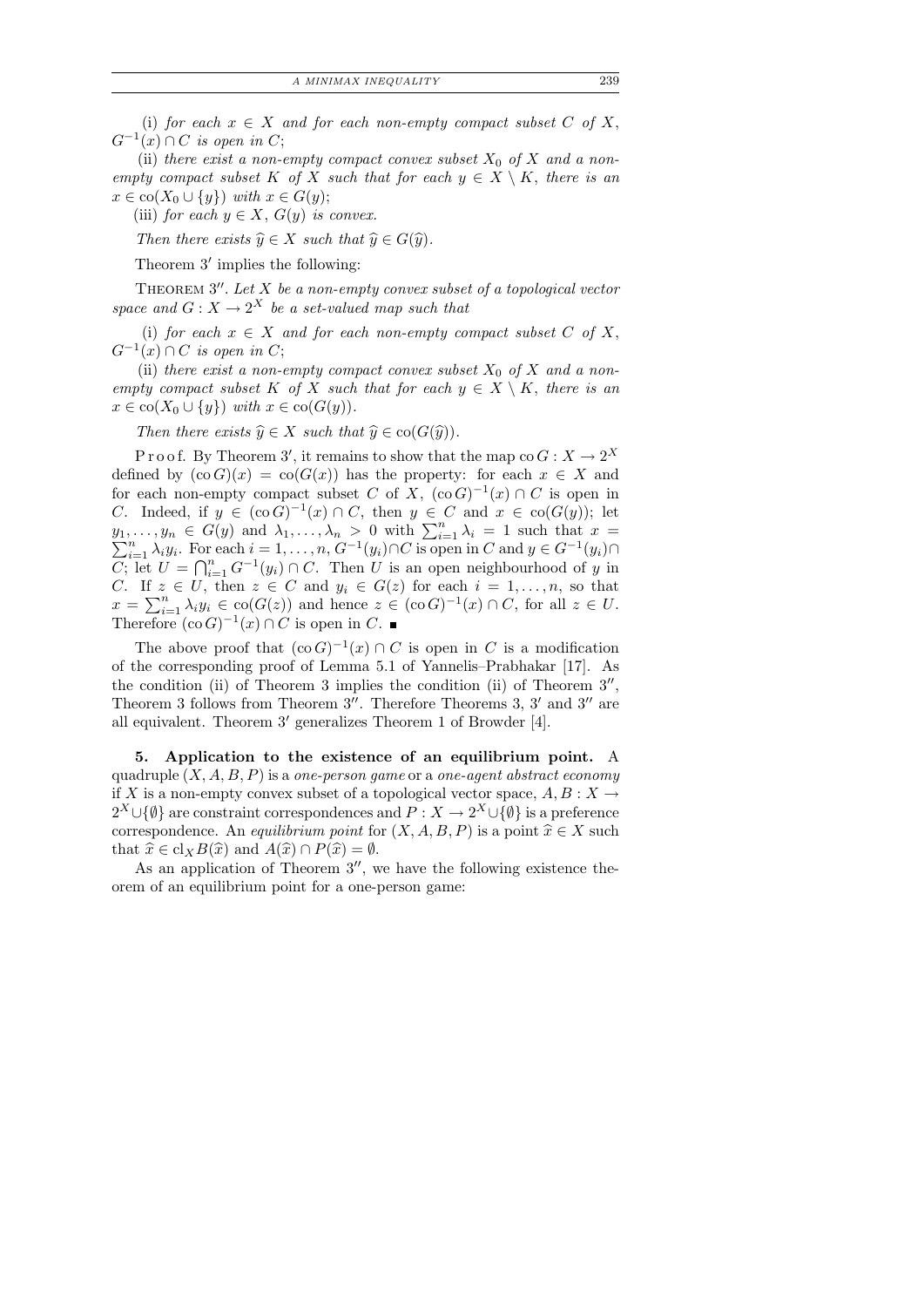THEOREM 4. Let  $(X, A, B, P)$  be a one-person game such that

(i) P is of class  $L_C$ ;

(ii) for each  $x \in X$ ,  $A(x)$  is non-empty and  $co(A(x)) \subset B(x)$ ;

(iii) for each  $y \in X$ ,  $A^{-1}(y) \cap C$  is open in each non-empty compact subset  $C$  of  $X$ ;

(iv) the map  $cl B : X \to 2^X$  defined by  $(cl B)(x) = cl_X B(x)$  is upper semicontinuous;

(v) there exist a non-empty compact convex subset  $X_0$  of X and a nonempty compact subset K of X such that for each  $y \in X \setminus K$ ,

$$
co(X_0 \cup \{y\}) \cap co(A(y) \cap P(y)) \neq \emptyset.
$$

Then  $(X, A, B, P)$  has an equilibrium point  $\hat{x} \in K$ .

P r o o f. Suppose that for each  $x \in X$ , we have either  $x \notin \text{cl } B(x)$  or  $A(x) \cap P(x) \neq \emptyset$ . Define  $G: X \to 2^X$  by

$$
G(x) = \begin{cases} A(x) \cap P(x) & \text{if } x \in \text{cl}_X B(x), \\ A(x) & \text{if } x \notin \text{cl}_X B(x). \end{cases}
$$

Let  $y \in X$ ; for each non-empty compact subset C of X, we shall prove that  $G^{-1}(y) \cap C$  is open in C. Let

$$
U_1 = \{ x \in C : y \in A(x) \cap P(x) \},
$$
  
\n
$$
U_2 = \{ x \in C : y \in A(x) \text{ and } x \notin \text{cl}_X B(x) \}.
$$

Then  $U_1 = C \cap A^{-1}(y) \cap P^{-1}(y)$  is open in C by (ii) and P being of class  $L_C$ . Note that

$$
U_2 = \{x \in C : y \in A(x)\} \cap \{x \in C : x \notin cl_X B(x)\}
$$
  
=  $(C \cap A^{-1}(y)) \cap [C \cap (X \setminus \{x \in X : x \in cl_X B(x)\}].$ 

By (ii),  $C \cap A^{-1}(y)$  is open in C. By the upper semicontinuity of cl B, the set  $\{x \in X : x \in \text{cl}_X B(x)\}\$ is closed in X, so that  $C \cap (X \setminus \{x \in X : x \in \text{cl}_X B(x)\})$  $cl_XB(x)$ ) is open in C; it follows that  $U_2$  is also open in C. It is clear that  $G^{-1}(y) \cap C = \{x \in C : y \in G(x)\} \subset U_1 \cup U_2$ . Conversely, if  $x \in U_1$ , then  $x \in C$  and  $y \in A(x) \cap P(x)$ . We consider two cases:

- (i) if  $x \notin cl_X B(x)$ , then  $y \in A(x) \cap P(x) \subset A(x) = G(x)$ ;
- (ii) if  $x \in \text{cl}_X B(x)$ , then  $y \in A(x) \cap P(x) = G(x)$ .

Hence  $x \in G^{-1}(y) \cap C$ . If  $x \in U_2$ , then  $x \in C$  and  $y \in A(x)$  and  $x \notin cl_X B(x)$ , so that  $y \in G(x)$  and  $x \in G^{-1}(y) \cap C$ . Therefore  $G^{-1}(y) \cap C = U_1 \cup U_2$  is open in C.

By (iv) and the definition of G, for each  $y \in X \setminus K$ , there exists  $x \in$  $\text{co}(X_0 \cup \{y\})$  such that  $x \in \text{co } G(y)$ .

By Theorem 3<sup>''</sup> there exists  $\hat{y} \in X$  such that  $\hat{y} \in \text{co}(G(\hat{y}))$ . If  $\hat{y} \in$ cl<sub>X</sub>B( $\hat{y}$ ), then  $\hat{y} \in \text{co}(A(\hat{y}) \cap P(\hat{y})) \subset \text{co}(P(\hat{y}))$ , which contradicts the as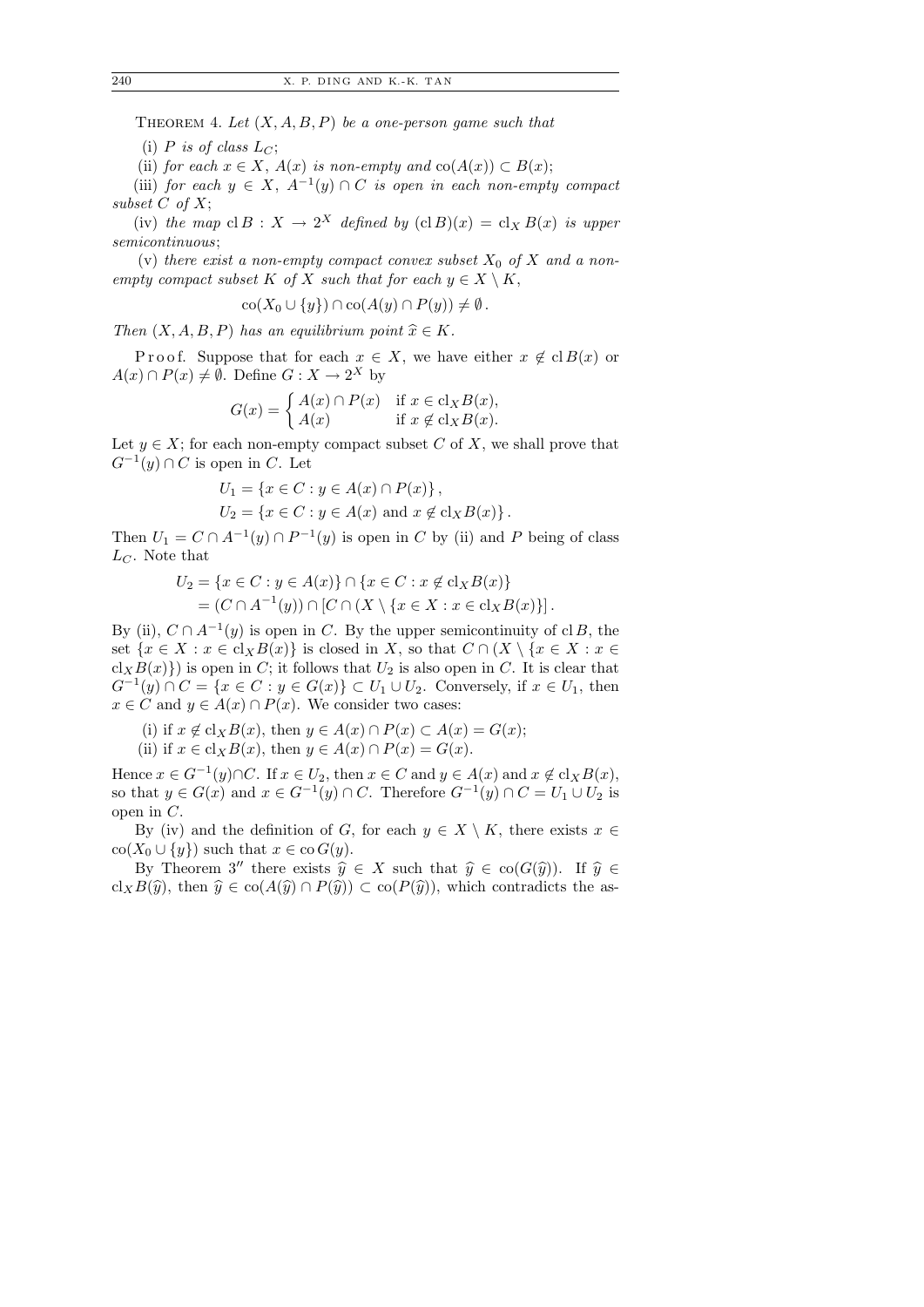sumption that P is of class  $L_C$ . If  $\hat{y} \notin \text{cl}_XB(\hat{y})$ , then  $\hat{y} \in \text{co}(A(\hat{y})) \subset$  $B(\hat{y})$ , which is impossible. Therefore there must exist  $\hat{x} \in X$  such that  $\hat{x} \in \text{cl}_X B(\hat{x})$  and  $A(\hat{x}) \cap P(\hat{x}) = \emptyset$ ; that is,  $\hat{x}$  is an equilibrium point for  $(X, A, B, P)$ . By (v),  $\hat{x}$  is necessarily in K.

For the existence of equilibrium points for an abstract economy with an infinite set of agents, we refer to Yannelis–Prabhakar [17, Theorem 6.1].

6. Fixed point theorems. In this section, we shall establish several fixed point theorems for set-valued inward and outward mappings in topological vector spaces (which need not be Hausdorff).

THEOREM 5. Let  $X$  be a non-empty convex subset of a topological vector space E, and let  $G: X \to 2^E$  be continuous on each non-empty compact subset C of X and such that for each  $x \in X$ ,  $G(x)$  is compact and convex. Let  $p: X \times E \to \mathbb{R}$  be such that

- (a) p is continuous on  $C \times E$  for each non-empty compact subset C of X;
- (b) for each  $x \in X$ ,  $p(x, \cdot)$  is a convex function on E.

Suppose that there exist a non-empty compact convex subset  $X_0$  of X and a non-empty compact subset K of X such that

(i) for each  $y \in K$  with  $y \notin G(y)$ , there exist  $x \in y + \bigcup_{\lambda > 0} \lambda(X - y)$ and  $v \in G(y)$  such that

$$
p(y, x - v) < \inf_{u \in G(y)} p(y, y - u) \, ;
$$

(ii) for each  $y \in X \backslash K$  with  $y \notin G(y)$ , there exist  $x \in y + \bigcup_{\lambda > 0} \lambda(X_0 - y)$ and  $v \in G(y)$  such that

$$
p(y, x - v) < \inf_{u \in G(y)} p(y, y - u) \, .
$$

Then G has a fixed point in X.

Proof. Assume that  $G$  has no fixed point in  $X$ . Define the function  $f: X \times X \to \mathbb{R}$  by

$$
f(x,y) = \inf_{u \in G(y)} p(y, y - u) - \inf_{v \in G(y)} p(y, x - v).
$$

For each fixed  $x \in X$ , by the continuity of p and G, it follows from Lemmas 1 and 2 that  $f(x, y)$  is a lower semicontinuous function of y on each non-empty compact subset  $C$  of  $X$ .

The condition (ii) of Theorem 1 holds. Indeed, if it does not hold, then there exist  $A = \{x_1, \ldots, x_n\} \in \mathcal{F}(X)$  and  $\overline{y} = \sum_{i=1}^n \lambda_i x_i \in \text{co}(A)$  with  $\lambda_i > 0$  for all  $i = 1, \ldots, n$  and  $\sum_{i=1}^n \lambda_i = 1$  such that

$$
f(x,\overline{y})=\inf_{u\in G(\overline{y})}p(\overline{y},\overline{y}-u)-\inf_{v\in G(\overline{y})}p(\overline{y},x-v)>0\quad \text{ for all }x\in A\,.
$$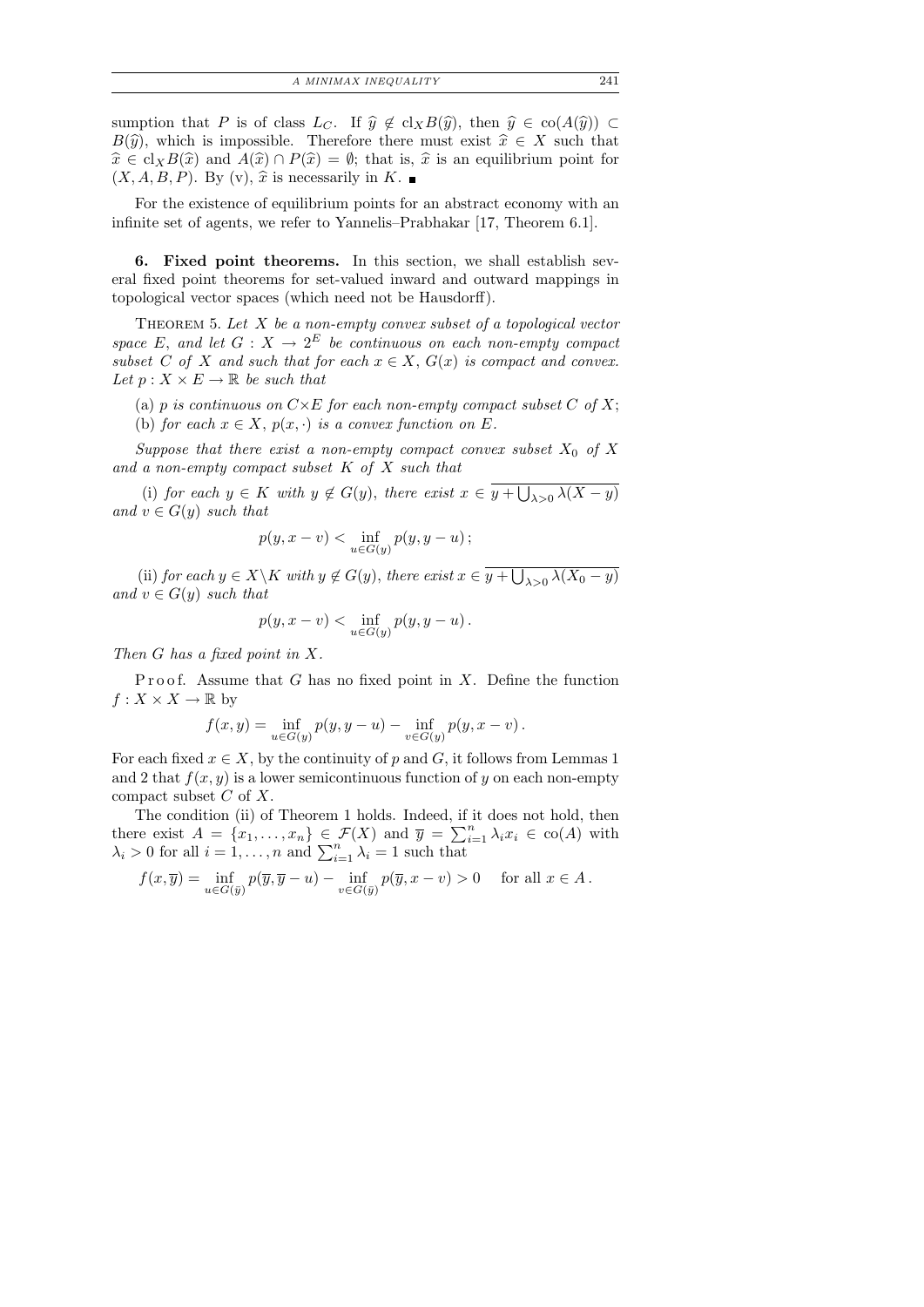Hence we have

(6.1) 
$$
\inf_{u \in G(\bar{y})} p(\bar{y}, \bar{y} - u) > \inf_{v \in G(\bar{y})} p(\bar{y}, x_i - v) \quad \text{for all } x_i \in A.
$$

Since  $G(\overline{y})$  is compact and convex and p is continuous, for each  $x_i \in A$  there exists  $v_i \in G(\overline{y})$  such that

$$
\inf_{v \in G(\bar{y})} p(\overline{y}, x_i - v) = p(\overline{y}, x_i - v_i) \text{ and } \overline{v} = \sum_{i=1}^n \lambda_i v_i \in G(\overline{y}).
$$

From the convexity of the function  $p(x, \cdot)$  and (6.1) it follows that

$$
\inf_{u \in G(\bar{y})} p(\bar{y}, \bar{y} - u) \le p(\bar{y}, \bar{y} - \bar{v}) = p(\bar{y}, \sum_{i=1}^{n} \lambda_i (x_i - v_i))
$$
\n
$$
\le \sum_{i=1}^{n} \lambda_i p(\bar{y}, x_i - v_i) = \sum_{i=1}^{n} \lambda_i \inf_{v \in G(\bar{y})} p(\bar{y}, x_i - v)
$$
\n
$$
< \inf_{u \in G(\bar{y})} p(\bar{y}, \bar{y} - u),
$$

which is a contradiction. Hence the condition (ii) of Theorem 1 holds.

We claim that the condition (iii) of Theorem 1 holds. Indeed, if it were false, then there would exist  $\overline{y} \in X \setminus K$  such that  $f(x, \overline{y}) \leq 0$  for all  $x \in$  $\operatorname{co}(X_0 \cup \{\overline{y}\})$ . Hence we have

$$
\inf_{u \in G(\bar{y})} p(\overline{y}, \overline{y} - u) \le \inf_{v \in G(\bar{y})} p(\overline{y}, x - v) \quad \text{ for all } x \in \text{co}(X_0 \cup \{\overline{y}\}).
$$

Note that  $\text{co}(X_0 \cup {\overline{y}}) = \overline{y} + \bigcup_{0 \leq \lambda \leq 1} \lambda (X_0 - \overline{y})$ , so we have

(6.2) 
$$
\inf_{u \in G(\bar{y})} p(\bar{y}, \bar{y} - u) \le p(\bar{y}, x - v)
$$
  
for all  $v \in G(\bar{y})$  and  $x \in \bar{y} + \bigcup_{0 \le \lambda < 1} \lambda(X_0 - \bar{y}).$ 

Since  $\overline{y} \notin G(\overline{y})$ , by (ii) and the continuity of  $p(x, \cdot)$  there exist  $x_0 \in X_0$ ,  $\lambda > 0$  and  $\overline{v} \in G(\overline{y})$  such that  $x = \overline{y} + \lambda(x_0 - \overline{y})$  and

(6.3) 
$$
p(\overline{y}, x - \overline{v}) < \inf_{u \in G(\overline{y})} p(\overline{y}, \overline{y} - u).
$$

By (6.2), we must have  $\lambda > 1$  so that

$$
x_0 = \frac{\lambda - 1}{\lambda} \overline{y} + \frac{1}{\lambda} x \, .
$$

By the continuity of  $p(\bar{y}, \cdot)$  and the compactness of  $G(\bar{y})$ , there exists  $u_0 \in$  $G(\overline{y})$  such that  $p(\overline{y}, \overline{y} - u_0) = \inf_{u \in G(\overline{y})} p(\overline{y}, \overline{y} - u)$ . Since  $G(\overline{y})$  is convex,

$$
w = \frac{\lambda - 1}{\lambda}u_0 + \frac{1}{\lambda}\overline{v} \in G(\overline{y}).
$$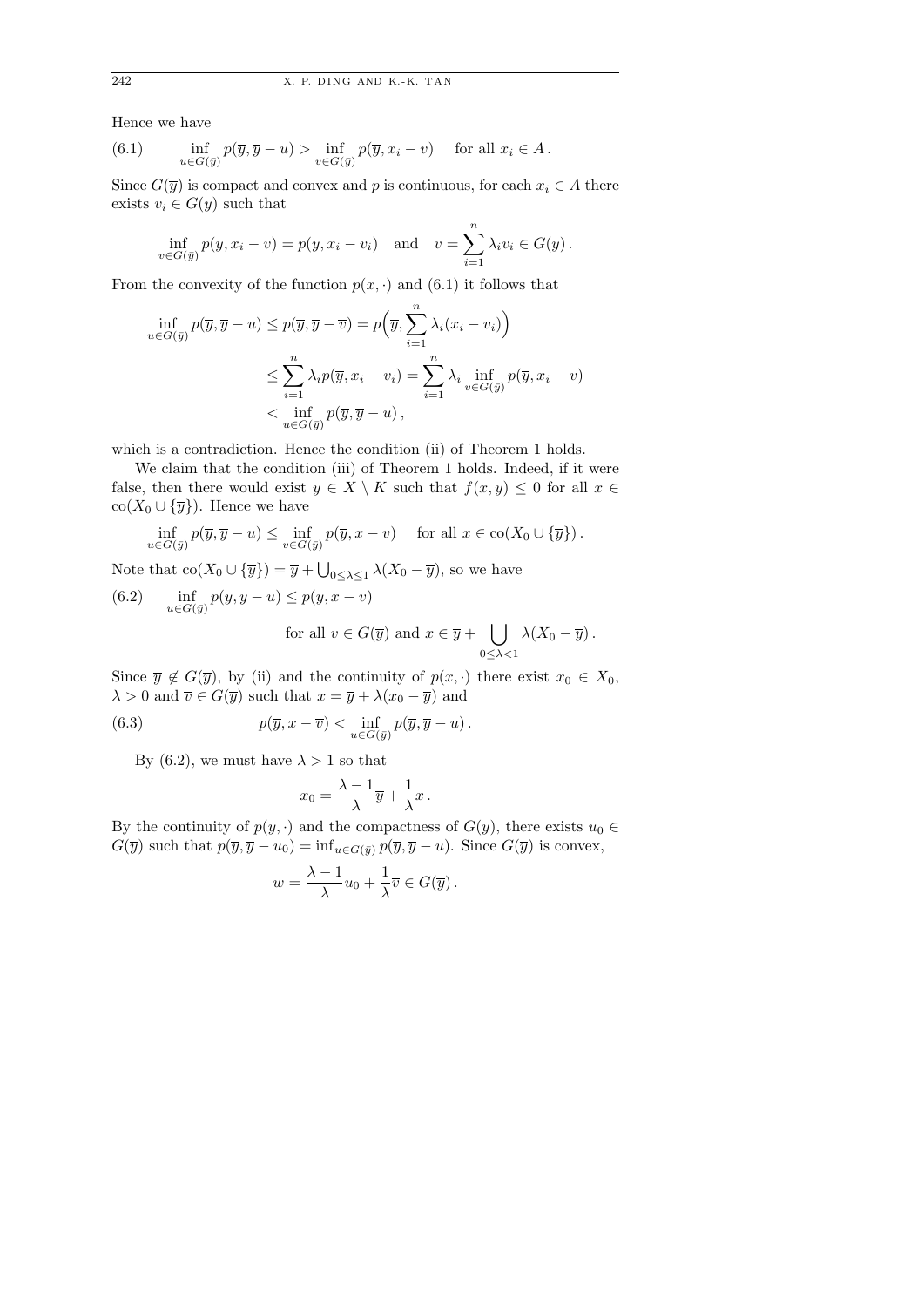Again from the convexity of  $p(\overline{y}, \cdot)$  it follows that

$$
p(\overline{y}, x_0 - w) = p\left(\overline{y}, \frac{\lambda - 1}{\lambda}(\overline{y} - u_0) + \frac{1}{\lambda}(x - \overline{v})\right)
$$
  

$$
\leq \frac{\lambda - 1}{\lambda}p(\overline{y}, \overline{y} - u_0) + \frac{1}{\lambda}p(\overline{y}, x - \overline{v}) < \inf_{u \in G(\overline{y})}p(\overline{y}, \overline{y} - u),
$$

which contradicts (6.2). Thus the condition (iii) of Theorem 1 also holds.

By Theorem 1, there exists  $\hat{y} \in K$  such that  $f(x, \hat{y}) \leq 0$  for all  $x \in X$ . It follows that

(6.4) 
$$
\inf_{u \in G(\hat{y})} p(\hat{y}, \hat{y} - u) \leq p(\hat{y}, x - v) \quad \text{ for all } x \in X \text{ and } v \in G(\hat{y}).
$$

Since  $\widehat{y} \in K$  and  $\widehat{y} \notin G(\widehat{y})$ , by (i) and continuity of  $p(\widehat{y}, \cdot)$ , there exist  $\widehat{x} \in X$ ,  $\lambda > 0$  and  $\hat{v} \in G(\hat{y})$  such that  $x = \hat{y} + \lambda(\hat{x} - \hat{y})$  and

(6.5) 
$$
p(\widehat{y}, x - \widehat{v}) < \inf_{u \in G(\widehat{y})} p(\widehat{y}, \widehat{y} - u).
$$

If  $\lambda \leq 1$ , then  $x \in X$  so that (6.5) contradicts (6.4). If  $\lambda > 1$ , using a similar argument to the above proof, we also obtain a contradiction. Therefore G must have a fixed point in X.  $\blacksquare$ 

Theorem 5 generalizes Theorem 3.3 of Jiang [11] to the non-compact setting and Theorem 10 of Shih–Tan [15], which in turn generalizes Theorem 1 of Browder [5].

THEOREM  $5'$ . Let  $X$  be a non-empty convex subset of a topological vector space E, and let  $G: X \to 2^E$  be continuous on each non-empty compact subset C of X and such that for each  $x \in X$ ,  $G(x)$  is compact and convex. Let  $p: X \times E \to \mathbb{R}$  be such that

- (a) p is continuous on  $C \times E$  for each non-empty compact subset C of X;
- (b) for each  $x \in X$ ,  $p(x, \cdot)$  is a convex function on E.

Suppose that there exist a non-empty compact convex subset  $X_0$  of X and a non-empty compact subset  $K$  of  $X$  such that

(i) for each  $y \in K$  with  $y \notin G(y)$ , there exist  $x \in y + \bigcup_{\lambda < 0} \lambda(X - y)$ and  $v \in G(y)$  such that

$$
p(y, x - v) < \inf_{u \in G(y)} p(y, y - u);
$$

(ii) for each  $y \in X \setminus K$  with  $y \notin G(y)$ , there exist  $x \in y + \bigcup_{\lambda < 0} (X_0 - y)$ and  $v \in G(y)$  such that

$$
p(y,x-v)<\inf_{u\in G(y)}p(y,y-u)\,.
$$

Then G has a fixed point in X.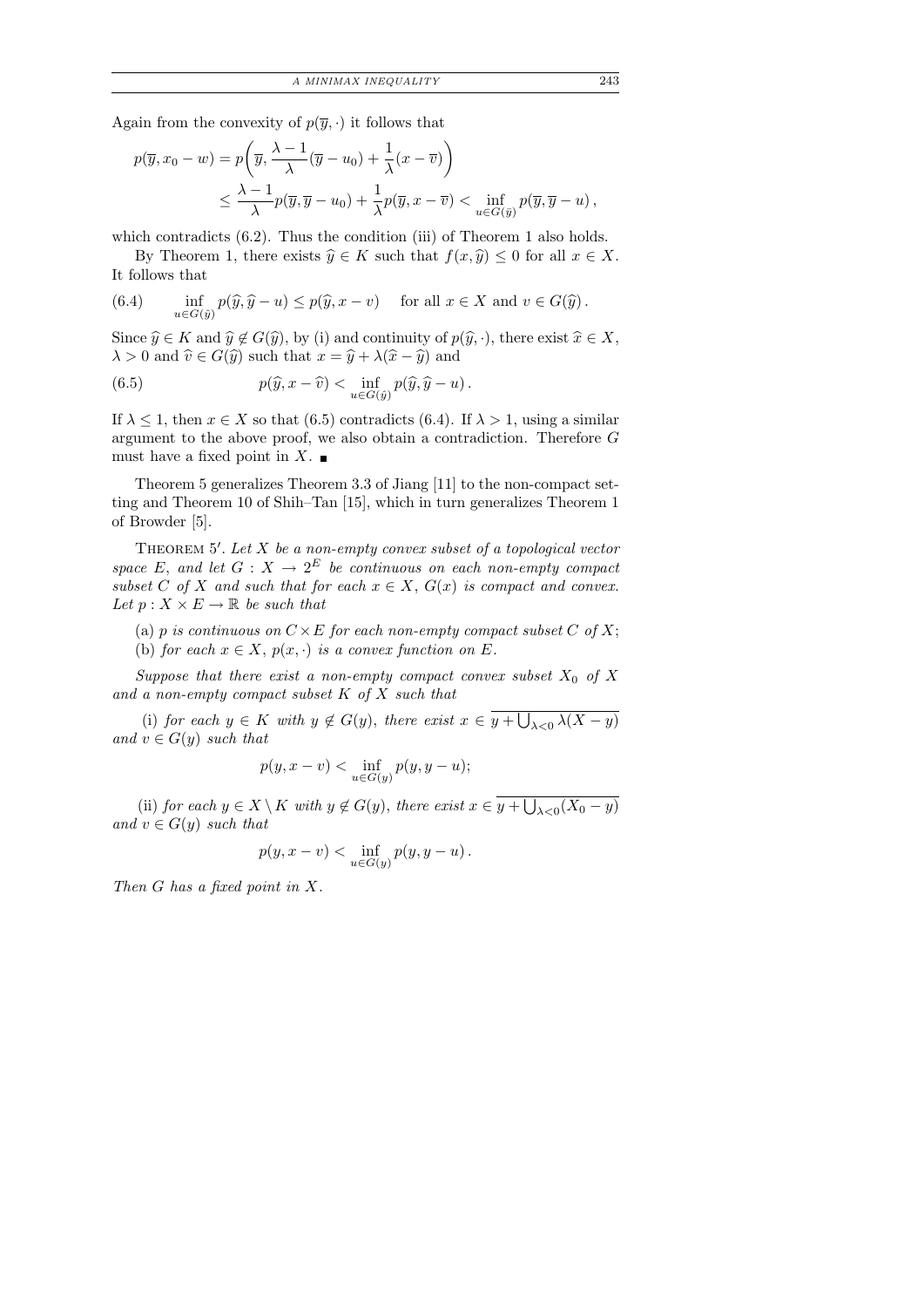P r o o f. Define the maps  $F: X \to 2^E$  and  $q: X \times E \to \mathbb{R}$  by  $F(x) =$  $2x - G(x)$  and  $q(x, y) = p(x, -y)$ . It is easy to check that F and q satisfy the hypotheses of Theorem 5. By Theorem 5,  $F$  has a fixed point in  $X$ , so that G has a fixed point in X.  $\blacksquare$ 

Theorem  $5'$  generalizes Theorem 2 of Browder  $[5]$  to a set-valued map on a non-compact set in a topological vector space which is not necessarily locally convex (as is required in [5]) and Corollary 3.4 of Jiang [11] to the non-compact setting.

COROLLARY 3. Let  $X$  be a non-empty convex subset of a normed space E, and let  $G: X \to 2^E$  be continuous on each non-empty compact subset C of X and such that for each  $x \in X$ ,  $G(x)$  is compact convex. Suppose that there exist a non-empty compact convex subset  $X_0$  of X and a non-empty compact subset  $K$  of  $X$  such that

- (i) for each  $y \in K$ ,  $G(y) \cap (y + \bigcup_{\lambda > 0} \lambda(X y)) \neq \emptyset$  $(respectively, G(y) \cap (y + \bigcup_{\lambda < 0} \lambda(X - y)) \neq \emptyset);$ (ii) for each  $y \in X \setminus K$ ,  $G(y) \cap (y + \bigcap_{\lambda > 0} \lambda(X_0 - y)) \neq \emptyset$
- $(respectively, G(y) \cap (y + \bigcup_{\lambda < 0} \lambda(X_0 y)) \neq \emptyset).$

Then G has a fixed point in X.

P r o o f. Since E is a normed space, by setting  $p(x, y) = ||y||$  for all  $(x, y) \in X \times E$ , it follows from Theorem 5 (respectively, Theorem 5') that the conclusion holds.  $\blacksquare$ 

Corollary 3 generalizes Corollary 2 (resp. Corollary 2') of Browder [5] and Corollary 1 of Shih–Tan [15].

THEOREM 6. Let  $X$  be a non-empty convex subset of a topological vector space E, and let  $G: X \to 2^E$  be upper semicontinuous on each non-empty compact subset C of X and such that for each  $x \in X$ ,  $G(x)$  is compact. Let  $p: X \times E \to \mathbb{R}$  be continuous on  $C \times D$  for any non-empty compact subsets C and D of X and E, respectively, such that for each  $x \in X$ ,  $p(x, \cdot)$  is a convex function on E. Suppose that there exist a non-empty compact convex subset  $X_0$  of X and a non-empty compact subset K of X such that

(i) for each  $y \in K$  with  $y \notin G(y)$ , there exists  $x \in y + \bigcup_{\lambda > 0} \lambda(X - y)$ such that  $p(y, x - u) < p(y, y - u)$  for all  $u \in G(y)$ ;

(ii) for each  $y \in X \backslash K$  with  $y \notin G(y)$ , there exists  $x \in y + \bigcup_{\lambda > 0} \lambda(X_0 - y)$ such that  $p(y, x - u) < p(y, y - u)$  for all  $u \in G(y)$ .

Then G has a fixed point in X.

Proof. Assume that  $G$  has no fixed point in  $X$ . Define the function  $f: X \times X \to \mathbb{R}$  by

$$
f(x,y) = \inf_{u \in G(y)} [p(y, y - u) - p(y, x - u)].
$$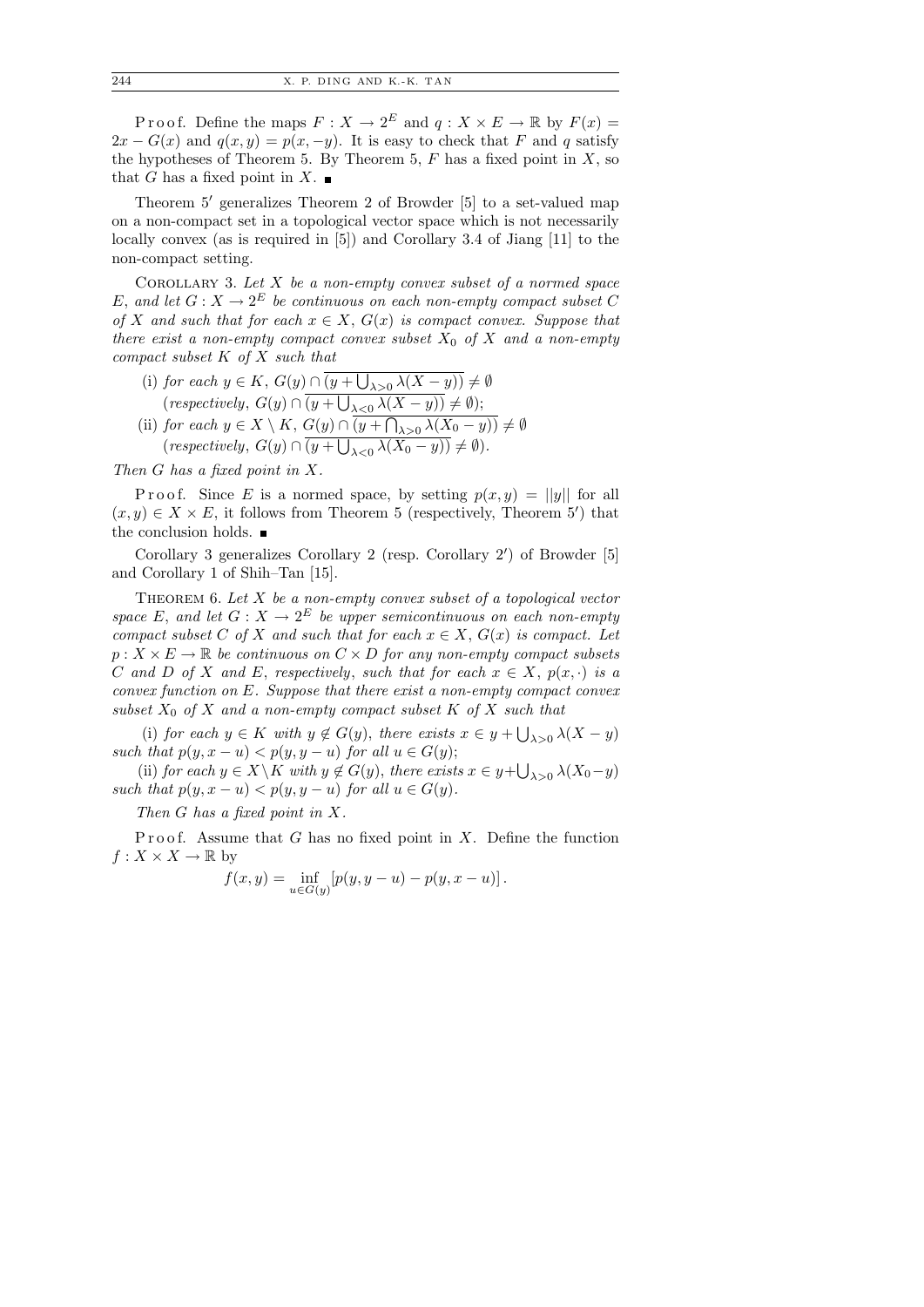For each non-empty compact subset C of X, by the assumption on  $G, G(C)$ is compact in E. By the continuity assumption on p, for each fixed  $x \in X$ the function  $W(y, u) = p(y, y - u) - p(y, x - u)$  is continuous on  $C \times G(C)$ so that from Lemma 1 it follows that for each fixed  $x \in X$ ,  $f(x, y)$  is a lower semicontinuous function of  $y$  on each non-empty compact subset  $C$  of  $X$ .

The condition (ii) of Theorem 1 is satisfied: Indeed, otherwise there would exist  $A = \{x_1, \ldots, x_n\} \in \mathcal{F}(X)$  and  $\overline{y} = \sum_{i=1}^n \lambda_i x_i \in \text{co}(A)$  with  $\lambda_i >$ 0 for all  $i = 1, ..., n$  and  $\sum_{i=1}^{n} \lambda_i = 1$  such that  $\min_{x \in A} f(x, \overline{y}) > 0$ , so that (6.6)  $p(\overline{y}, \overline{y} - u) > p(\overline{y}, x - u)$  for all  $x \in A$  and  $u \in G(\overline{y})$ .

Since  $p(\overline{y},.)$  is a convex function, we have, for each  $u \in G(\overline{y})$ ,

$$
p(\overline{y}, \overline{y} - u) = p\left(\overline{y}, \sum_{i=1}^{n} \lambda_i x_i - u\right) = p\left(\overline{y}, \sum_{i=1}^{n} \lambda_i (x_i - u)\right)
$$
  

$$
\leq \sum_{i=1}^{n} \lambda_i p(\overline{y}, x_i - u) < p(\overline{y}, \overline{y} - u) \quad \text{by (6.6)},
$$

which is a contradiction. Hence the condition (ii) of Theorem 1 holds.

The condition (iii) of Theorem 1 is also satisfied: Suppose that there exists  $\overline{y} \in X \setminus K$  such that

(6.7) 
$$
f(x,\overline{y}) \leq 0 \quad \text{for all } x \in \text{co}(X_0 \cup {\overline{y}}).
$$

Since  $\overline{y} \in X \setminus K$ , by (ii) there exists  $\overline{x} \in \overline{y} + \bigcup_{\lambda > 0} \lambda(X_0 - \overline{y})$ , say  $\overline{x} =$  $\overline{y} + \lambda(x_0 - \overline{y})$  for some  $\lambda > 0$  and  $x_0 \in X_0$ , such that

(6.8) 
$$
p(\overline{y}, \overline{x} - u) < p(\overline{y}, \overline{y} - u) \quad \text{for all } u \in G(\overline{y}).
$$

C a s e 1: If  $0 < \lambda \leq 1$ , then  $\overline{x} = \lambda x_0 + (1 - \lambda)\overline{y} \in \text{co}(X_0 \cup {\overline{y}})$ , so that by (6.7),

$$
0 \ge f(\overline{x}, \overline{y}) = \inf_{u \in G(\overline{y})} [p(\overline{y}, \overline{y} - u) - p(\overline{y}, \overline{x} - u)] = p(\overline{y}, \overline{y} - \overline{u}) - p(\overline{y}, \overline{x} - \overline{u})
$$

for some  $\overline{u} \in G(\overline{y})$  since  $G(\overline{y})$  is compact; this contradicts (6.8).

C a se 2: If  $\lambda > 1$  then

$$
x_0 = \frac{1}{\lambda}\overline{x} + \frac{\lambda - 1}{\lambda}\overline{y}
$$

is a convex combination of  $\bar{x}$  and  $\bar{y}$ ; as  $p(\bar{y}, \cdot)$  is convex, we have, for each  $u \in G(\overline{y}),$ 

(6.9) 
$$
p(\overline{y}, x_0 - u) = p\left(\overline{y}, \frac{1}{\lambda}(\overline{x} - u) + \frac{\lambda - 1}{\lambda}(\overline{y} - u)\right) \le \frac{1}{\lambda}p(\overline{y}, \overline{x} - u) + \frac{\lambda - 1}{\lambda}p(\overline{y}, \overline{y} - u)
$$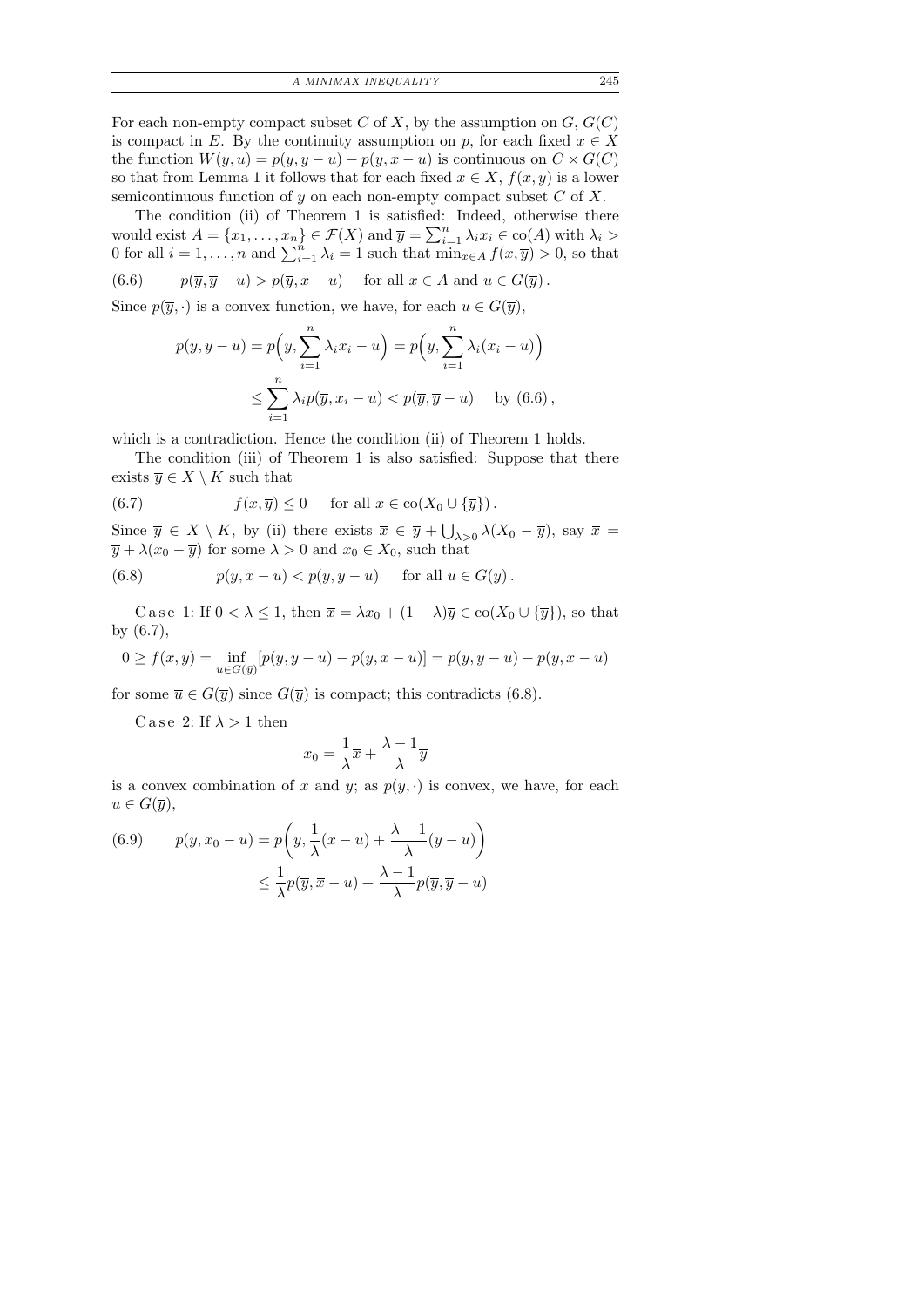$$
\langle \frac{1}{\lambda} p(\overline{y}, \overline{y} - u) + \frac{\lambda - 1}{\lambda} p(\overline{y}, \overline{y} - u) \quad \text{by (6.8)}
$$
  
=  $p(\overline{y}, \overline{y} - u)$ .

By (6.7), since  $x_0 \in X_0 \subset \text{co}(X_0 \cup {\overline{y}}),$ 

$$
0 \ge f(x_0, \overline{y}) = \inf_{u \in G(\overline{y})} [p(\overline{y}, \overline{y} - u) - p(\overline{y}, x_0 - u)] = p(\overline{y}, \overline{y} - u_0) - p(\overline{y}, x_0 - u_0)
$$

for some  $u_0 \in G(\overline{y})$  as  $G(\overline{y})$  is compact; this contradicts (6.9). Hence the condition (iii) of Theorem 1 holds.

By Theorem 1, there exists  $\widehat{y} \in K$  such that

$$
f(x,\hat{y}) = \inf_{u \in G(\hat{y})} [p(\hat{y}, \hat{y} - u) - p(\hat{y}, x - u)] \le 0 \quad \text{ for all } x \in X.
$$

It follows that for each  $x \in X$ , there exists  $u_x \in G(\hat{y})$  such that

(6.10) 
$$
p(\widehat{y}, \widehat{y} - u_x) \leq p(\widehat{y}, x - u_x).
$$

Since  $\hat{y} \in K$ , by (i) there exists  $\hat{x} \in \hat{y} + \bigcup_{\lambda > 0} \lambda(X - \hat{y})$ , say  $\hat{x} = \hat{y} + \lambda(\bar{x} - \hat{y})$ <br>for some  $\lambda > 0$  and  $\bar{x} \in X$ , such that for some  $\lambda > 0$  and  $\overline{x} \in X$ , such that

(6.11) 
$$
p(\widehat{y}, \widehat{x} - u) < p(\widehat{y}, \widehat{y} - u) \quad \text{for all } u \in G(\widehat{y}).
$$

If  $\lambda \leq 1$ , then  $\hat{x} \in X$ , so that (6.11) contradicts (6.10). If  $\lambda > 1$ , then

$$
\overline{x} = \frac{1}{\lambda}\widehat{x} + \frac{\lambda - 1}{\lambda}\widehat{y}
$$

and for each  $u \in G(\widehat{y})$ .

$$
p(\widehat{y}, \overline{x} - u) = p\left(\widehat{y}, \frac{1}{\lambda}(\widehat{x} - u) + \frac{\lambda - 1}{\lambda}(\widehat{y} - u)\right)
$$
  

$$
\leq \frac{1}{\lambda}p(\widehat{y}, \widehat{x} - u) + \frac{\lambda - 1}{\lambda}p(\widehat{y}, \widehat{y} - u)
$$
  

$$
< p(\widehat{y}, \widehat{y} - u) \text{ by (6.11)},
$$

which again contradicts  $(6.10)$ . Therefore G must have a fixed point in X.

Theorem 6 also generalizes Theorem 10 of Shih–Tan [15] and Theorem 1 of Browder [5]. Similar to Theorem 5', Theorem 6 remains valid if in both conditions (i) and (ii), " $\lambda > 0$ " is replaced by " $\lambda < 0$ ".

## REFERENCES

- $[1]$  G. Allen, Variational inequalities, complementarity problems, and duality theorems, J. Math. Anal. Appl. 58 (1977), 1–10.
- [2] J. P. Aubin, Mathematical Methods of Games and Economic Theory, revised ed., Stud. Math. Appl. 7, North-Holland, 1982.
- [3] J. S. Bae, W. K. Kim and K. K. Tan, Another generalization of Fan's minimax inequality and its applications, submitted.